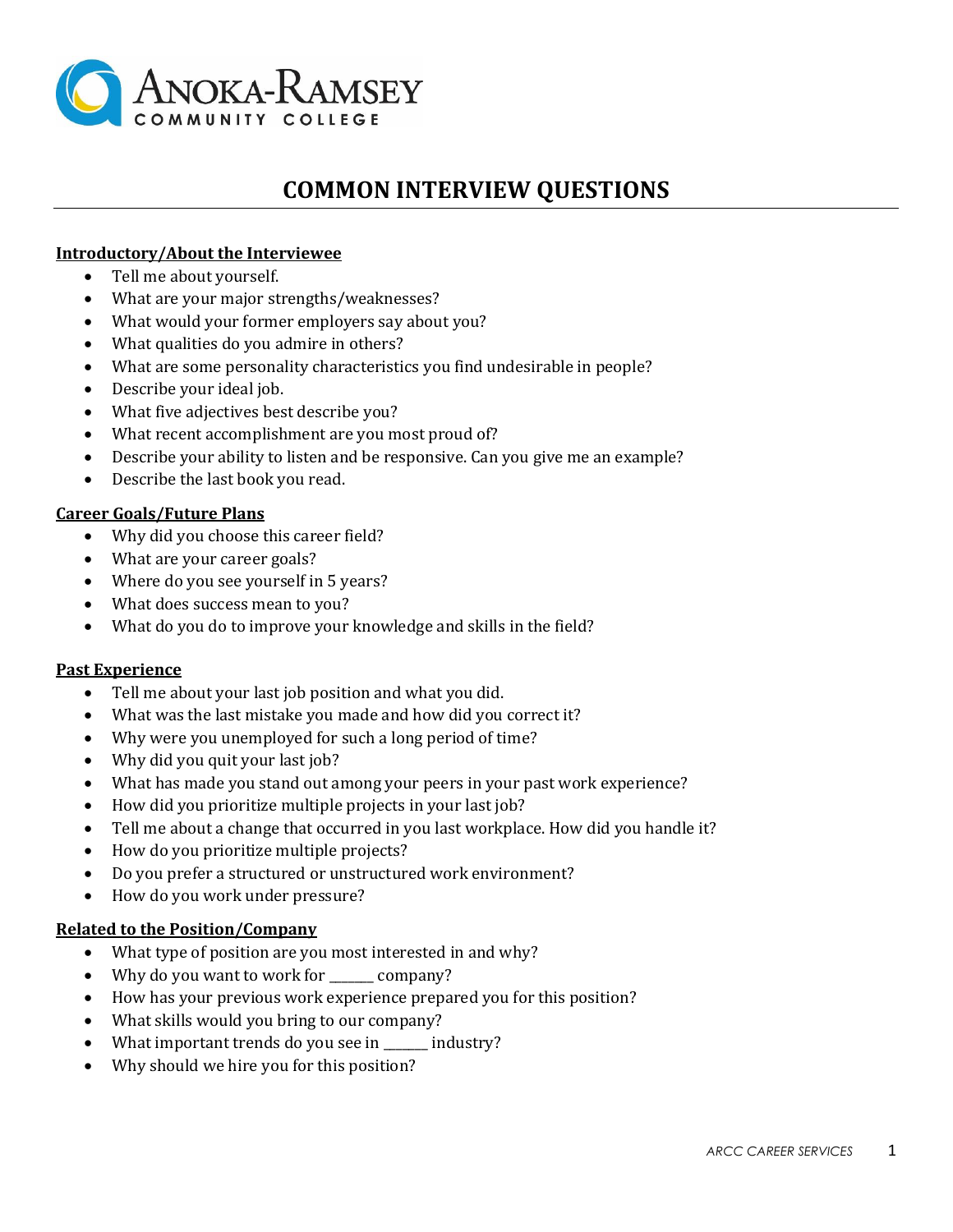#### **Behavioral**

- Tell me about a time you were especially creative in solving a problem.
- Describe a situation when you had to convince your peers of your opinion. Tell me what you said to convince them.
- Tell me about a time you were frustrated with the performance of a group that you belong to. What did you do? What was the outcome?
- Tell me about a time you had to make an important decision quickly even though you did not have all the information you wanted.
- What motivates you? Provide an example of a time where motivation was an issue for you.
- Tell me about a time you utilized your leadership ability to gain support for an idea that initially had strong opposition.
- What kind of information have you been required to analyze? Tell me about the most difficult analysis you've ever engaged in.
- Tell me about a time when you were unable to sell your idea to a key person.
- How do you schedule your time and set priorities? Give me a specific example.
- Describe a situation where you demonstrated initiative. What was the outcome?
- Tell me about a time you were disappointed in your performance. What did you do?
- Give an example of how you have handled criticism in the past.
- Give me an example of a time when you asked someone to complete a task and they did it incorrectly. What did this experience teach you?

## **Ringers/Difficult questions**

- Why are manhole covers round?
- If you were an animal, which one would you be and why?
- If you don't get a job in (this field), what will you do?
- Describe the top of your desk.
- Tell me about something you are proud of that you've never told anyone before.
- Imagine you could trade places with anyone for just a week. The person could be famous or not famous, living or from history, real or fictional. With whom would you trade places?
- What kinds of Internet sites do you most frequently visit?
- Why should we hire you instead of someone else?

# *Industry Specific Questions*

#### **Accounting**

- What is your understanding of management accounting vs. financial accounting?
- Which accounting systems/software are you familiar with?
- What experience have you had in conducting audits?
- Tell me about your experience working with accounts payable/receivable.
- What experience have you had working with payroll?
- What is cost accounting? Accrual accounting?
- Walk me through the major line items of a Cash Flow Statement.
- Say you knew a company's net income. How would you figure out its cash flows?
- What is the difference between a balance sheet and an income statement?
- What are deferred taxes? How do they arise?
- What is working capital?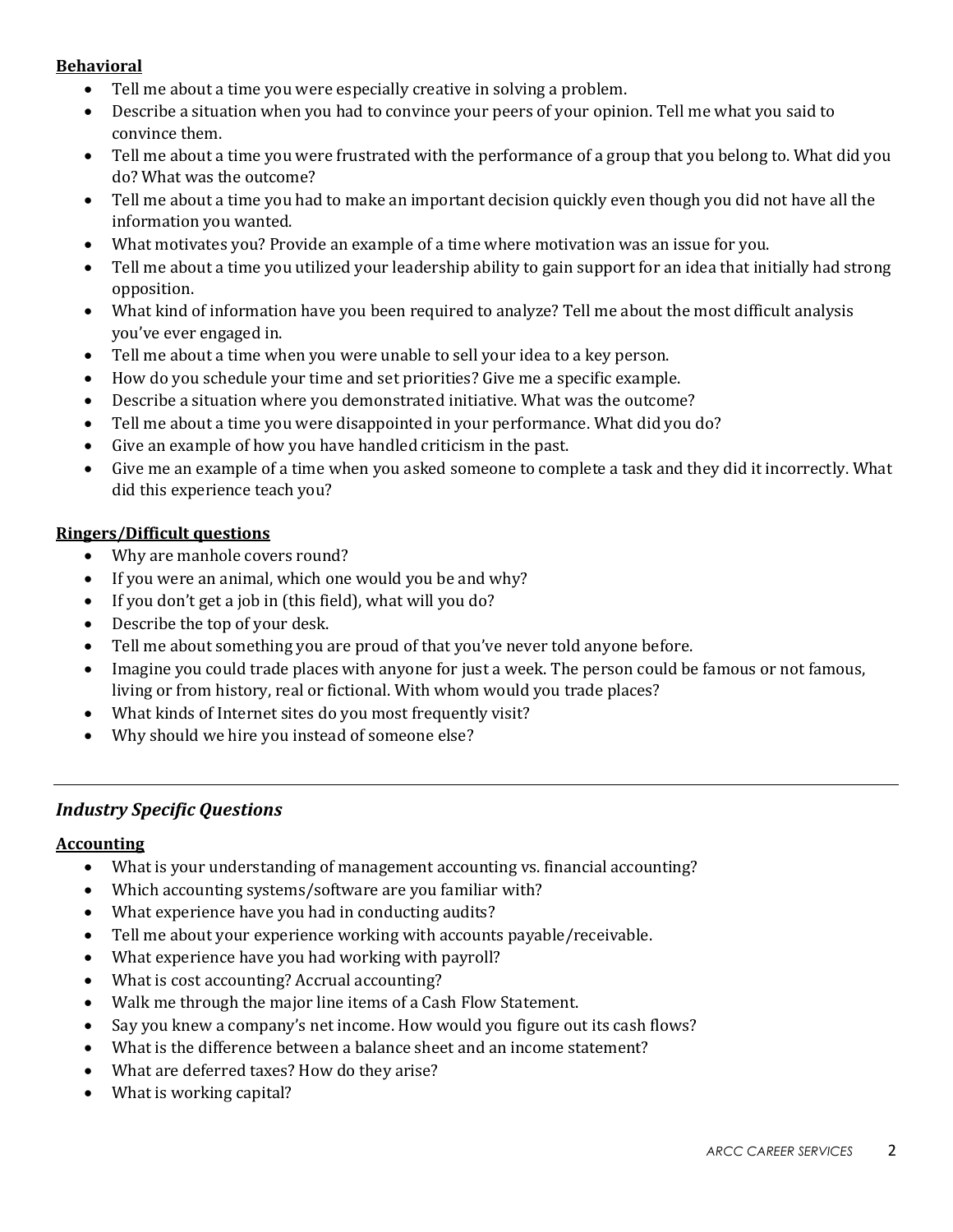## **Marketing**

- Brand X's market share has been declining lately. What are the key things you would look at to determine why?
- Does high market share indicate a "great" product? Why or why not?
- Give me an example of a recent product that was well-introduced into the marketplace and one that was poorly introduced.
- How would you market (competitor's product)?
- I am going to name four brands. I want you to tell me whether or not you like the brand names they have chosen and why – Snapple, Infiniti, Boston Chicken, and Banana Nut Crunch.
- If you could be the Brand Manager on any brand in the world, what brand would you choose and why?
- Sell me this (pen, stapler, paper clip, etc.,)
- Tell me about a company that you feel has been successful with a unique marketing strategy.
- What commercial do you think is a breakthrough commercial and why?
- What do you think are the two most unique brands in the U.S. and why?
- What is an effective/ineffective advertisement you've seen recently and why?
- What is your favorite/least favorite ad and why?
- You are a product. What would your slogan be?
- You are the brand manager for Oreos. You are considering the following line extensions: Oreos with chocolate in the middle and low fat Oreos. What are the pros and cons of each and which will you choose?

## **Communications**

- What kinds of writing have you done? Describe some examples.
- Describe one of your most successful oral presentations and what made it successful.
- What have you done to increase your effectiveness in making presentations?
- Tell me about one of the most difficult presentations you have had to make. Why was it difficult? How did it turn out?
- Give me an example of the most serious communication problem you've had. What did you do about it?
- Sometimes it's important to disagree with others to keep a mistake from being made. Tell me about a time when you were willing to disagree with another person in order to build a positive outcome.
- Tell me about a major conflict you had with a peer or customer that you were unable to resolve successfully. Why were you unsuccessful? What did you learn?
- Would you rather write a report or give a verbal report? Why?
- How much time do you spend reading the newspaper or watching the news each week?
- If you could only use one form of communication for the rest of your life, what would you use?
- How has a degree in communications prepared you for this job?

# **Computer Science**

- How would you explain the internet to a grandparent who has never used or seen it before?
- What should a professional software designer consider in the design and implementation of code?
- What kind of technical publications (print or online) have you recently read?
- If you could recommend one resource (book, web site, etc.) to a new software developer just out of school, what would it be?
- What was the most interesting project that you have worked on?
- What was the most challenging project that you have worked on?
- Describe a technical problem you encountered. How did you implement the solution?